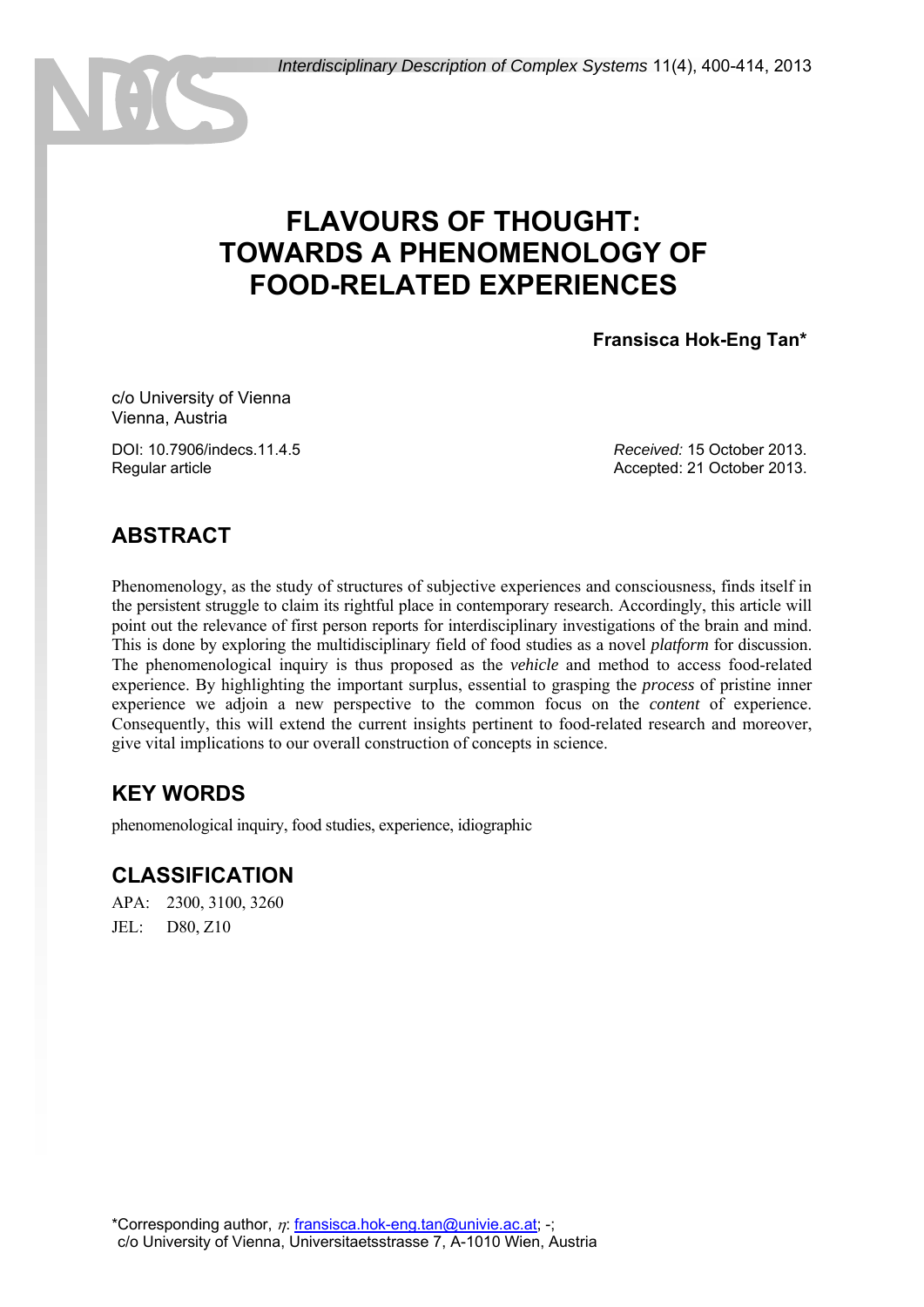### **THE MIND, THE BODY AND THINKING OF PIECRUST**

Juxtaposing cognitive sciences and food studies may seem peculiar, but on second thought, commonalities are evident. Both are multidisciplinary fields of research that require a successful collaboration in order to attain comprehensive understanding of cognition-related phenomena of interest. An under-representation of food in academic study seems manifest and potential causes have been detailed by Belasco [1]. Among them, we find the dualistic tradition that prizes the mind over the body. This Western philosophy poses the dilemma whether it is appropriate at all to assign superiority to the mind. Correspondingly, I would like to contrast this disproportionate cognizing aspect, by asserting that the "need for food is our primarily biological drive. Without it, without enough of it, or with the wrong food, we die. Food's importance to our bodies makes it important elsewhere" [2; p.6].

The cognitive sciences concern themselves likewise with highlighting the different understandings of the mind and the centrality of the body and world, as elementary concepts [3]. But contrarily, with a head start, since it 'pays heed' to the 'embodied mind', as Andy Clarke wrote in remark to Merleau-Ponty's work *The Phenomenology of Perception*. By deploying the hitherto existing phenomenological contributions to the study of cognition, what is thus offered is a resulting challenge for balancing out the seeming prevalence of bodily traditions in researching the account of food.

Nevertheless, what does 'thinking of piecrust' have to do with all of this? Let us take a look at it from the distance first. In contemporary scientific research, it seems that it is much about posing problems, identifying and operationalizing concepts or applying techniques, such as functional Magnetic Resonance Imaging (fMRI). Literally, it aims for the *big picture* of i.e. showing the activation of similar brain regions in response to food and drug cues, which they connected to the concepts of *hunger* and *craving* [4]. Ultimately, this leads to the question of *how* we actually construct our understanding of such phenomena; of concepts such as *food cravings*, that are clearly hypothetical constructs and far from directly measurable or observable. When adopting this focus on food, we find studies that integrate those concepts by means of arbitrary rating scales [5], specific foods craved for [6] or even physiological data [7]. These so-called *objective* measures have fortunately been widely criticized for being unspecific [7] in the recent years, yet a prevalence of mechanical approaches to the human body [8] crystalizes. Only on the periphery we will find studies that integrate the human experience.

However, even when studies on food do integrate qualitative research methods, they usually consider only the *content* of experience, i.e. by validating questionnaires [9]. This is where this paper posits the need for a turning point, i.e. for a shift that would integrate the *process* of experience as well. The decisive difference between these two classes of *content* and *process* lies in the first one questioning 'what', which results in interpretations, psychological origins or causal explanations, whereas asking 'how' aims at direct descriptions of lived experience. That is to say, instead of exclusively asking *what* is present in our experience when reporting on a state of *hunger*, we are interested in a direct description of *how* it is experienced. This might reveal 'thinking of piecrust' in inner speech, as mental image or as a memory of e.g. taste, smell or crunchiness. Apparelled by the use of phenomenological methods, it is about revealing the subjective constructs and the conscious integration of food in our daily life, because to my opinion it does matter great *how* something is experience.

The, indisputable, most famous example of involuntary memory elicited by food, is Proust's episode of the madeleine in *Remembrance of Things Past*: "And suddenly the memory revealed itself. The taste was that of the little piece of madeleine which on Sunday mornings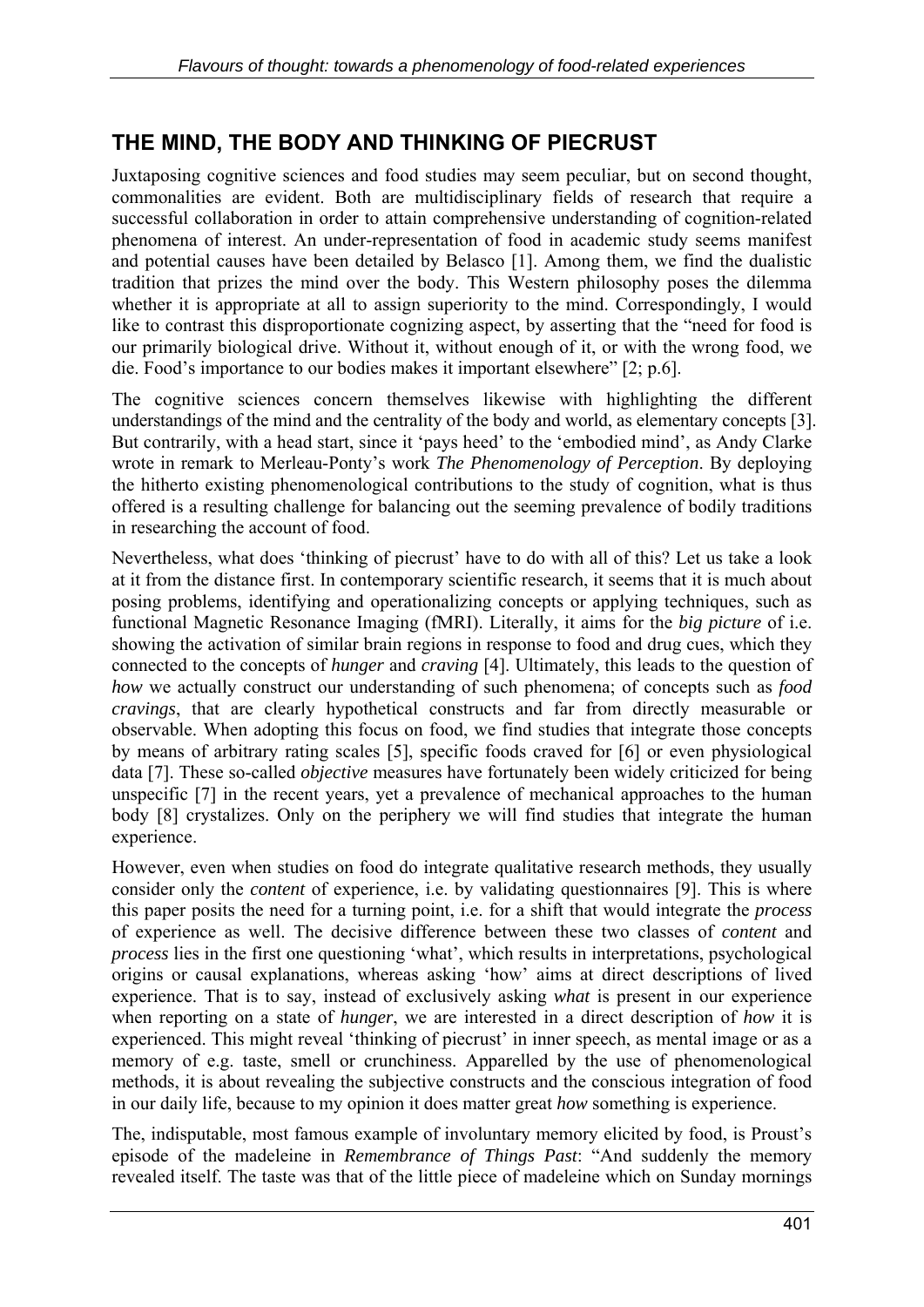at Combray (because on those mornings I did not go out before mass), when I went to say good morning to her in her bedroom, my aunt Léonie used to give me, dipping it first in her own cup of tea or tisane. The sight of the little madeleine had recalled nothing to my mind before I tasted it; perhaps because I had so often seen such things in the meantime, without tasting them, on the trays in pastry-cooks' windows, that their image had dissociated itself from those Combray days to take its place among others more recent; perhaps because of those memories, so long abandoned and put out of mind, nothing now survived, everything was scattered; the shapes of things, including that of the little scallop-shell of pastry, so richly sensual under its severe, religious folds, were either obliterated or had been so long dormant as to have lost the power of expansion which would have allowed them to resume their place in my consciousness. But when from a long-distant past nothing subsists, after the people are dead, after the things are broken and scattered, taste and smell alone, more fragile but more enduring, more unsubstantial, more persistent, more faithful, remain poised a long time, like souls, remembering, waiting, hoping, amid the ruins of all the rest; and bear unflinchingly, in the tiny and almost impalpable drop of their essence, the vast structure of recollection." [10].

What Proust's exuberant writing does, is skilfully relating description of food directly to memory. Successively, it illustrates how memory is at the core of what we take to be essential for understanding the distinctive capacities of the human mind and cognition. Keep in mind though, that memories are experience-dependent internal representations [11] that do not exist separately from the various *acts* of recall [12]. Such acts are, in fact, the ones we try to capture by means of phenomenological methods (even if not in such an elegant literal manner).

Important to point out is that this paper does not focus on a pure theoretical review or critique on the use of phenomenology in the cognitive sciences, but instead, aspires to connect to areas of food studies by suggesting a methodological design and its potential advances for understanding food-related experiences. Furthermore, a brief overview of selected theories and concepts will be given, for both, the state of the art research in food studies and the study of phenomenology. This will establish a common ground, from which we set off to exploring a phenomenological method for collecting empirical phenomenal data of food-related lived experience. A short excerpt of empirical data acquisition, performed for the purposes of the author's M.Sc. Thesis, will give a feeling for the phenomenal constructs targeted. In line with the metaphor of *flavours of thought*, used in the title of this paper, I adopt the common equalization of taste and flavour as a common misconception, which will be at the forefront of the final discussion. By adjoining the *process* of experience, in an accordingly phenomenological fashion, I promote a novel way of accessing experiences to reveal new nuances for our understanding of the subjective experience of food-related thought. A concluding suggestion on how to methodically address the rich pool of acquired experiential data, will prospect a more systematic approach for the future.

### **THE PLATFORM: HUMAN EXPERIENCE IN FOOD STUDIES**

Before we can discuss how to use food studies as a discourse platform, we first have to consider what it is, and respectively, what it is not. Miller & Deutsch introduced it in their book *Food Studies* as following*,* "There are many fields that study food itself – its production (agricultural sciences, meat and poultry science, aquaculture); its chemical, physical or biological properties (food science, biochemistry); its physiology when consumed (nutrition); and its preparation (culinary arts). … Food study, then, is not the study of food itself but rather the study of the relationships between food and the human experience." [2; p.1].

Accordingly, contemporary research that is dealing with the phenomena of food, paints a thousands pictures, but mostly about food itself [2; p.1]. What locks into your gaze most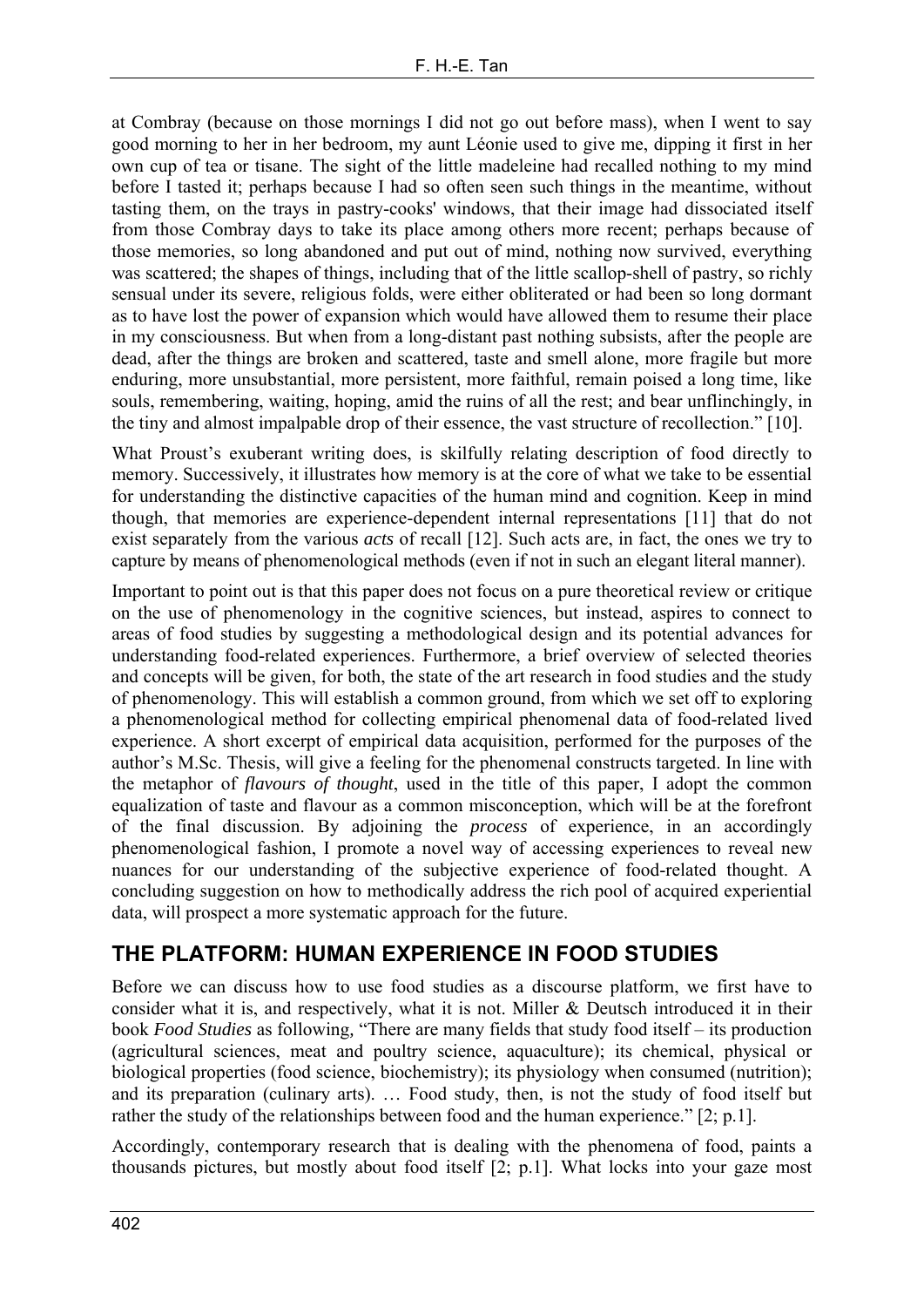probable will be the frequent motif depicting a love for erroneous detail, i.e. when identifying obesogens (environmental chemicals that are linked to obesity) [13] or connecting the body mass index to the energy balance model in nutritional science [14, 15]. Phenomena related to food, seem to be a topic of increasing attention, descending from simple intake covered by nutrition knowledge [16], to food safety [17] up to public health policies [18]. Food as a figurehead of culture and heritage is likewise nothing new, thus studies on the topic of food are abound. However, reviewing the core of approaches adopted causes a feeling of being in between two minds. On the one hand we encounter a growing appetite for qualitative research in studies of obesity [19-22] and eating disorders [23, 24], as dominant public health issue. But on the other hand, attempts to include qualitative aspects in a descriptive manner as proposed by this paper, remain on the periphery.

As we shift to the study of the relationships between food and the human experience, we are confronted with exemplary phenomena such as *food-cravings*. Clearly, these are normative everyday experiences [25, 26] and yet food-related experiences are predominantly investigated in their potential maladaptive nature [27]. Tiggeman and Kemps likewise criticised this negative construction of *food-cravings*, "For example, food cravings have been associated with binge eating [28, 29], which in turn contributes to both obesity [30] and eating disorders [23, 28]. Food cravings are also associated with guilt [31] and depression [28] and have been shown to impair cognitive performance [32]." [27].

"I think way too much about food." This statement is just one of a manifold you might hear from individuals that are e.g. upset about their attributed 'unhealthy' relation to food. They, or people from their surrounding might label them as a 'foodie' or characterize them in a way that they come to the conclusion that the might experience food in a different, sometimes even erroneous way. Consequently, even more pressing is the need to engage into research of the subjective human experience of food. Suspending the preconceptions that highlight the potential maladaptive nature, and thus delimiting ourselves from prior hypotheses, is vital to our understanding of 'what it is in fact for us', following the words of Merleau-Ponty. It is suggested that *how* we experience food, can give a vibrant insight to our cognitive integration of sensations, perceptions, thoughts and feelings, and such.

# **THE MINDSET: PHENOMENOLOGY AS A 'STYLE OF THINKING'**

Phenomenology, in the most basic sense, is the philosophical study of structures of subjective experiences and consciousness. It is derived from the Greek *phainómenon,* which means 'that which appears'. Phenomenology therefore tries to elucidate the importance of using methods that accesses people's experience of the world.

Founded in the studies of the philosopher Edmund Husserl, together with substantial contributions from others, such as Sartre, Heidegger, Merleau-Ponty, Schütz, de Beauvoir, Bourdieu, Ricoeur, Derrida and Habermas (to only name a few), it is suggested that "it is futile to attempt to identify one single doctrine in phenomenology; rather, it is better to see it as a movement united by a common core" [33]. Drawing from Merleau-Ponty's assertion of a responsible philosopher I act in place that "phenomenology can be practised and identified as a manner or style of thinking, that it existed as a movement before arriving at complete awareness of itself as a philosophy" [3; p.viii]. This 'style of thinking' serves the purpose of the study of human experiences in this paper.

But how is this study of human experiences and consciousness practiced? Phenomenology is the overarching study of essences, but our experience is only accessible through a phenomenological method, according to Merleau-Ponty [3; p.viii]. However, before elaborating the specific phenomenological method proposed (see chapter: *The Vehicle:*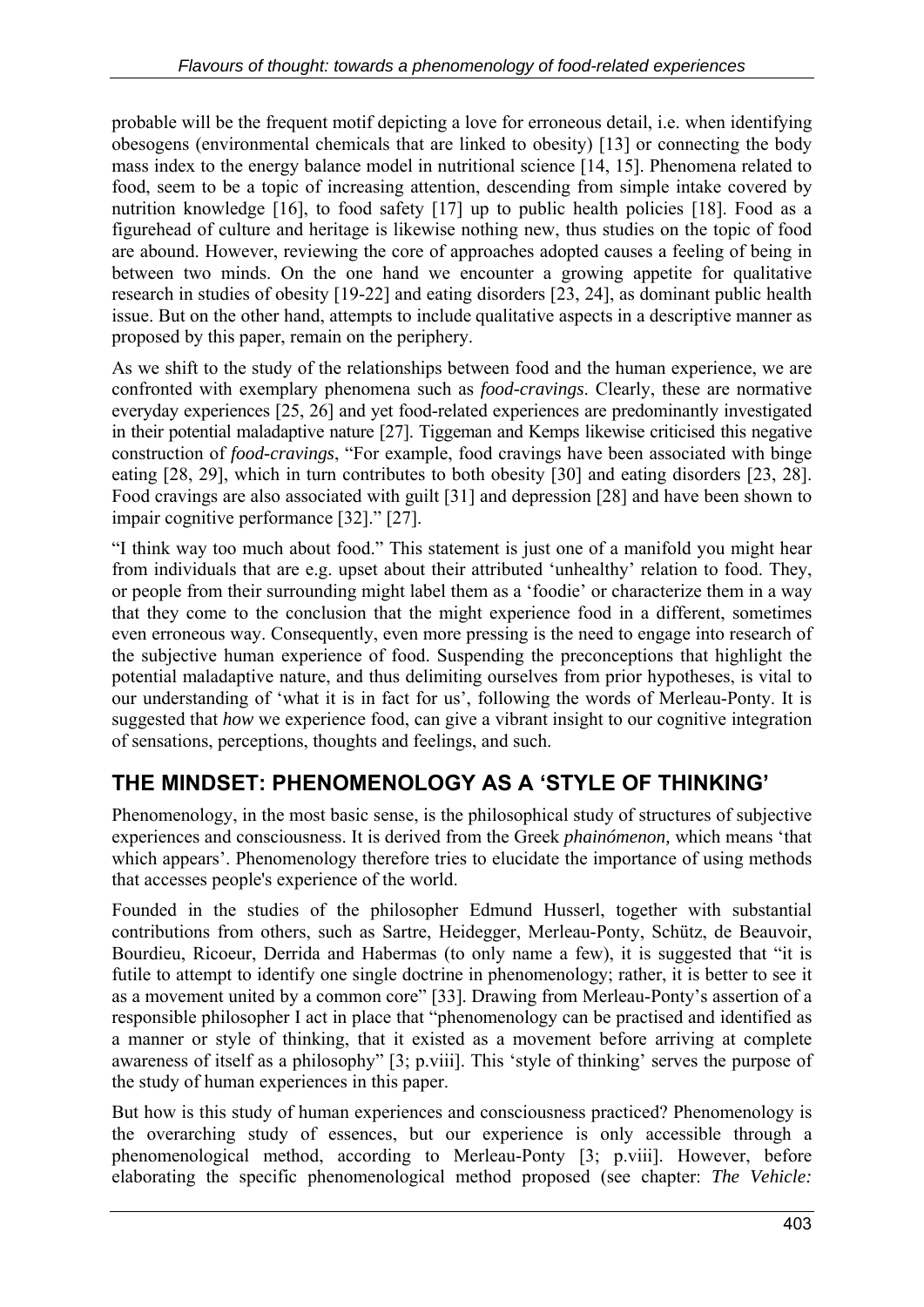*Access Experience Through a Phenomenological Method)*, it is necessary to clarify some concepts fundamental to the study of phenomenology.

#### **PHENOMENOLOGY IS NOT EQUAL TO INTROSPECTION**

It is a common misconception that introspection equalizes phenomenology. A long tradition of studies on introspection focuses on the self-examination of one's own conscious thoughts and feelings [34]. However, in the authors' opinion, it is a misleading equalization. One such argument that supports this stance, was made by Gallagher & Zahavi, in their book *The Phenomenological Mind*: "We are aware of what we experience without using introspection precisely because we have an implicit, non-objectifying, pre-reflective awareness of our own experience as we live it through. At the same time that I see the light, I am aware that I see the light. The awareness in question is not based on reflectively or introspectively turning our attention to our own experience. It is, rather, built into our experience as an essential part of it, and it is precisely this which defines our experience as conscious experience" [35; p.15].

They continued arguing in sense of 'my' and 'other' people's consciousness of the world, that often surrounds the question on whether we understand the concepts and use of other peoples words. Introspection, in this sense, is an important approach for phenomenology, but has no exclusive character for an access to our mind.

#### **OUR DEPENDANCE ON 'WORTBEDEUTUNGEN'**

Our means of communication, and thus also the phenomenological method of access, is unsurprisingly dependent on 'Wortbedeutungen' (from German: denoting meanings of words) and 'things said' in verbalized language.

"Seeking the essence of consciousness will therefore not consist in developing the *Wortbedeutung* of consciousness and escaping from existence into the universe of things said; it will consist in rediscovering my actual presence to myself, the fact of my consciousness which is in the last resort what the word and the concept of consciousness mean. Looking for the world's essence is not looking for what it is as an idea once it has been reduced to a theme of discourse; it is looking for what it is as a fact for us, before any thematization." [3; p.xvii].

Evidently, linguistic examination and ideas reduced to themes of discourse are inevitable. To give an example, a reported experience of *hunger* might reflect a preconception of a bodily need for food. But after elaborating on this concept of *hunger* and asking 'what it is in fact for us', something very different might reveal itself. It could have been the sole appetite, triggered by the favourite restaurant we just passed by, or seeing a clock, which rendered this moment to be an appropriate time to eat<sup>1</sup>. Of course, just because our linguistic descriptions may be preconceptions, does not necessarily mean they are misconceptions [36].

Our intuition of conceptual material may include implicit judgements, of whether something is good or bad, healthy or unhealthy, or in the case of food, what's a craving and what's not. However, accessing experience with a phenomenological method means to step back and look at the subjective construction first. We try to suspend the explanation of 'what', and therefore the 'thematized' content for a moment, and ask *how* something was experienced in order to reveal the subjective constructs of the process<sup>2</sup>.

This notion is close to a reduction, which Eugen Fink formulated as 'wonder'. The according *reflection*, in Merleau-Ponty's sense "does not withdraw from the world towards the unity of consciousness as the worlds basis, it steps back to watch the forms of transcendence fly up like sparks from fire" [3; p.xv]. This way of 'stepping back' tries to bracket out<sup>3</sup> biases and to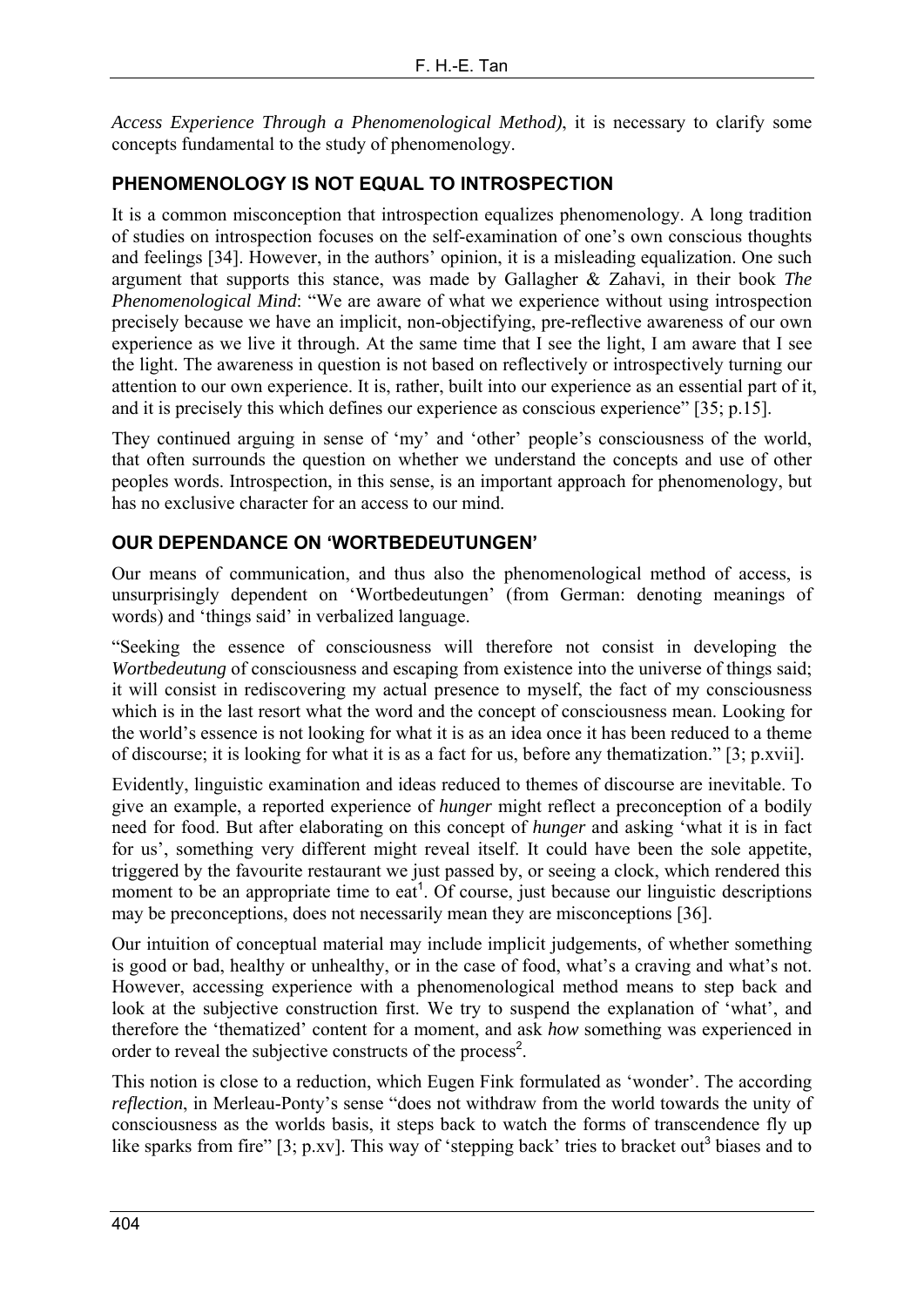avoid prior theories that confabulate our reflection of experience, and that tempt us to reflect pre-constructed structures<sup>4</sup>.

#### **DEBATING PHENOMENOLOGICAL RESEARCH METHODS**

It is challenged, that there might be as many kinds of phenomenology as there exists phenomenologists. Looking into the work of a number of phenomenological researchers reveals that they were "extraordinarily diverse in their interests, in their interpretation of the central issues of phenomenology, in their application of what they understood to be the phenomenological method, and in their development of what they took to be the phenomenological programme for the future of philosophy" as posed by Moran [37]. A sceptical tone is thus basal to the historical discourse between interpretations, applications, terminologies and schools.

While restraining from going into details about the long tradition in phenomenology following Husserl, I need to emphasize the importance of his first directive, which advocates to 'return to the things themselves' as the essential matter of *describing*, rather than explaining or analysing. Resuming the previous question of whether we understand the concepts and use of other people's words, the meaning of the 'things said', is the point of divergence (cf. chapter *Phenomenology Is Not Equal To Introspection*) 5 . Therefore, this research is constructing against the grain and delimits itself from prior hypothesis. Instead of locating gaps in existent theories, a phenomenological approach to food-related experiences intends to *problematize* the account of food in science. Doing this, includes investigating 'what it is for us' when someone gives an account of one's experience of *hunger*, *desire*, or a *food craving*<sup>6</sup> . This *problematization*, as advocated by Freire [38], sets the general methodological proposal of posing questions to challenge assumptions and deconstruct the phenomena.

### **THE VEHICLE: A PHENOMENOLOGICAL METHOD TO ACCESS EXPERIENCE**

To avoid any potential misunderstandings and illinterpretations, the aim of this article is neither to give a detailed review of the data analysis, nor the verbal case descriptions and related illustrations of idiographic maps, since this would clearly exceed the scope of this article. Therefore, I will confine to elaborate the framework of the phenomenological method and only provide some empirical examples, drawn from the phenomenological inquiry of the authors' M.Sc. Thesis<sup>7</sup> to give a feeling for the phenomenal constructs targeted in the following chapter.

As mentioned before, phenomenology as the study of essences is only accessible through a phenomenological method according to Merleau-Ponty [3; p.viii]. After setting the general methodological proposal of *problematization* [38] we take a closer look at the specific method suggested for investigation of food-related experiences.

The approach advocated corresponds to empirical phenomenology. According to Aspers, this proceeds from the assumption "that scientific explanation must be grounded in the first-order construction of the actors; that is, in their own meanings. These constructions are then related to the second-order constructions of the scientist" [33].

The basic framework for phenomenological inquiry is drawn from Descriptive Experience Sampling (DES) by Russell Hurlburt [39], a method for investigating random samples of inner experience in participants' natural environments. The usual setting is as follows: "DES subjects carry a random beeper in natural environments; when the beep sounds, they capture their inner experience, jot down notes about it, and report it to an investigator in a subsequent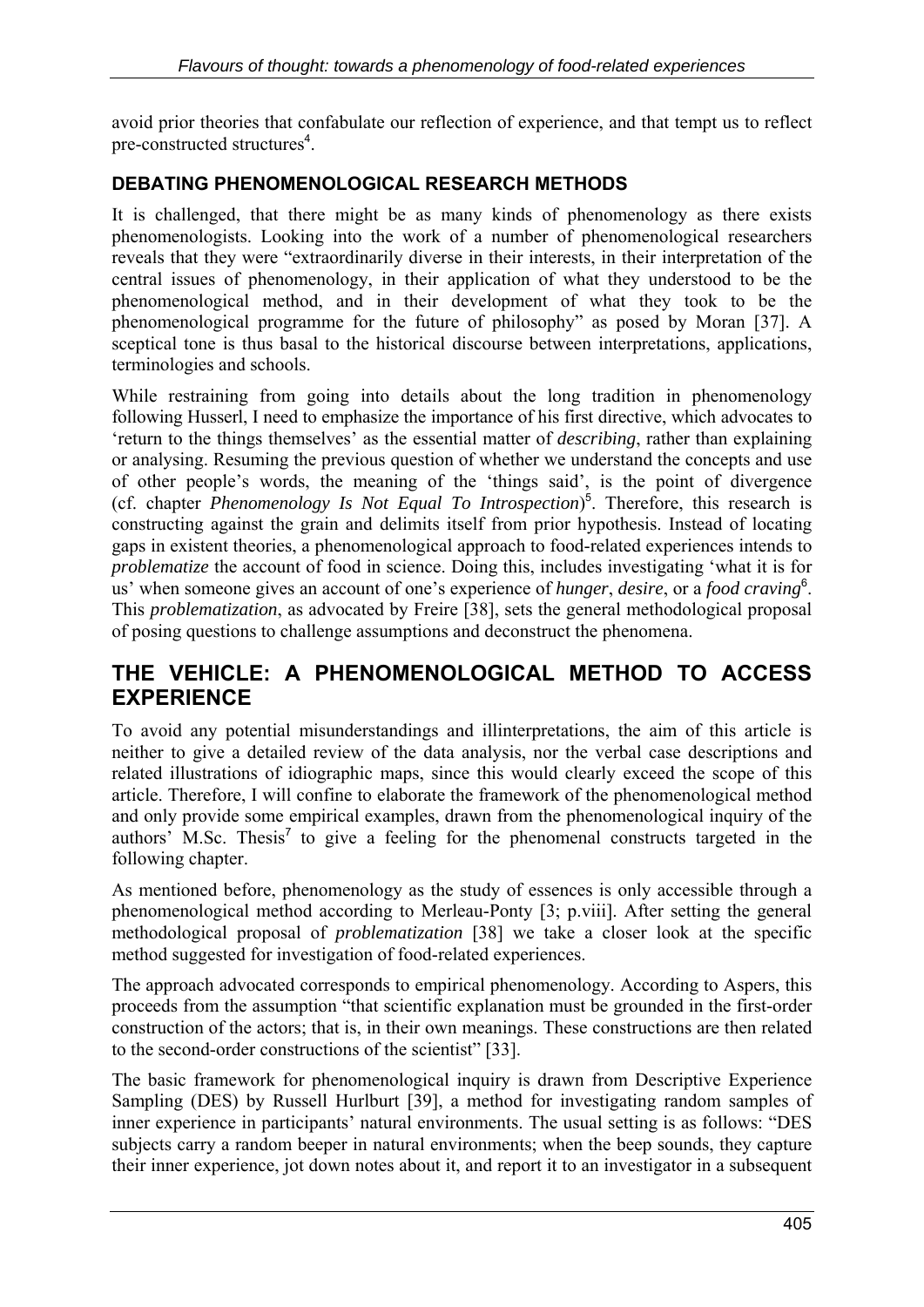expositional interview" [39]. A vital modification was implemented by setting an a priori focus on food-related experiences.

Nevertheless, the phenomenological inquiry consists of a procedure<sup>8</sup>, which needs to be delimited beyond the mere method description of DES as follows:

1) The co-researcher is introduced into the philosophical perspectives and attitudes behind the approach, especially the concept of studying *how* people experience a phenomenon.

2) The co-researcher is trained to collect and give descriptive reports according to DES. The following explicatory interviews of this training sampling serve to clarify uncertainties about the method on concrete examples from the everyday lived experience. (This training is excluded from the later data analysis.)

3) The actual data acquisition integrates an a priori focus (that is a variant to the former randomly triggered training sampling). The co-researcher is asked to jot down notes, whenever an onset of a food-related experience is noticed. The sampling period is set to 24 hours prior to the scheduled explicatory interview, in which the samples are discussed for a maximum duration of 90 minutes (due to reasons of concentration and accuracy of reports).

4) The collected phenomenal data is then analysed and coded by the investigator.

What is vital to note here, is that the chosen phenomenological method does not construe particular concepts such as *food cravings* or *hunger*, by explicitly asking or eliciting them. The phenomenological inquiry solely investigates concepts related to food that arise from the lived experience of co-researchers. Pre-understandings are to be suspended during this process, in order to allow for the revealing of novel nuances that are distinct for the subjective structure of the phenomenon. Observations show that this is well facilitated by questioning *how* something was experienced, since preconceptions are rarely available and usually constrain to content prejudices.

#### **SELECTION OF CO-RESEARCHERS**

The fundamental difference in qualitative phenomenological approaches is that we disregard the aspect of representativeness (common to quantitative approaches), until a general knowledge of a phenomenon is available. Thus the only vital question and condition when selecting participants is whether they have specific experiences for the investigated phenomena. A vague idea of expected aspects of the phenomena and interest in participation is necessary.

#### **DATA ANALYSIS**

The explicatory interviews are transcribed and then analysed using open coding in grounded theory, by abstracting codes (i.e. statements) and transforming these units into clusters of categories. This can be done in a textual and visual manner for each co-researcher, in which verbalized statements are structured into visual maps of codes that form a general description of the experience. These structured illustrations serve as *idiographic* maps, depicting food-related concepts significant to a co-researcher's experience.

#### **IDIOGRAPHIC MAPS**

The core driving-force of this phenomenological underpinning lies in the conducted empirical research itself. The results of this process are designed in an idiographic manner (within-person,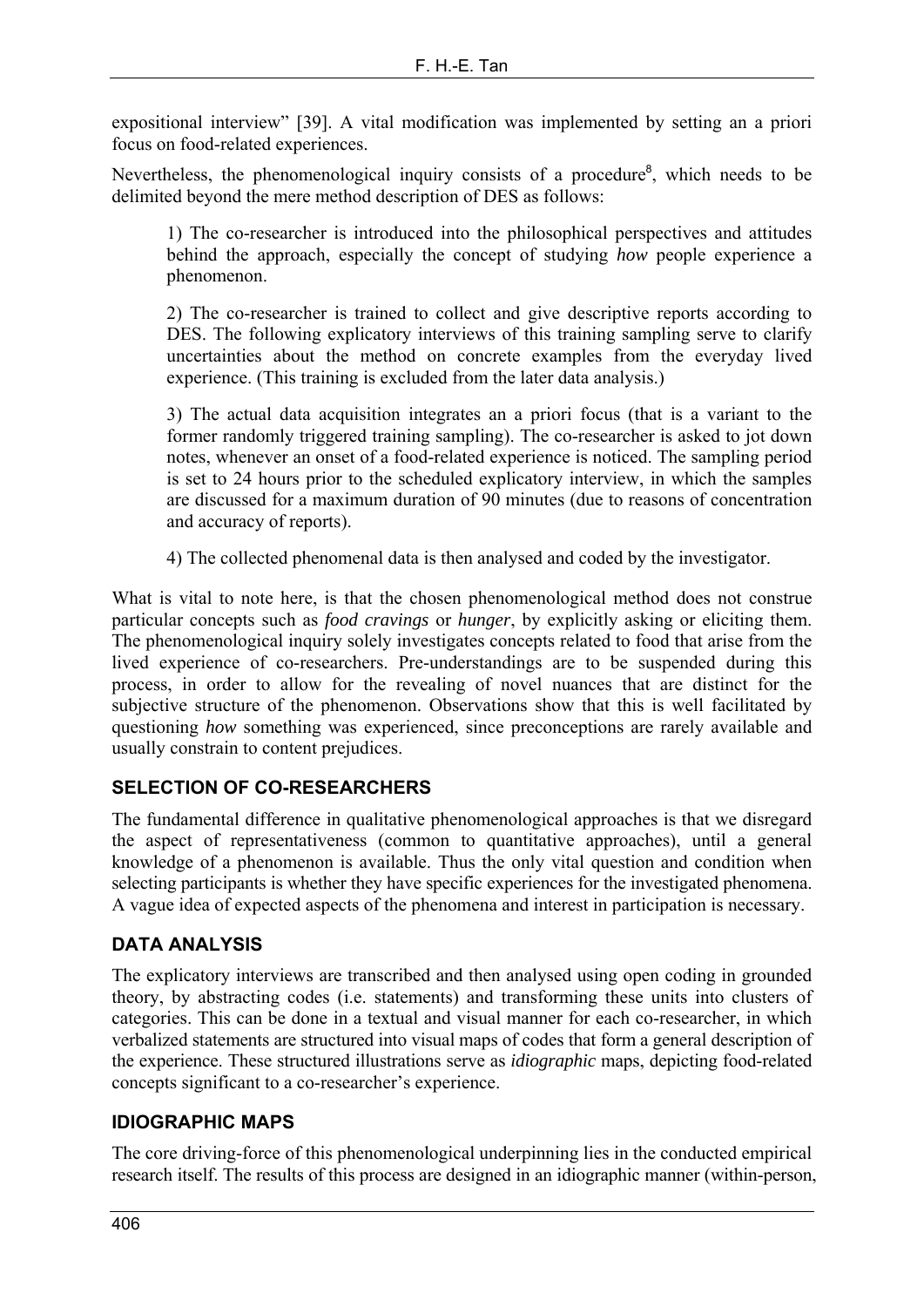as advocated by Allport  $[40]$ ) and serve as the basis for case discussions, consisting of three parts<sup>9</sup>:

1) Content categories: individual themes, concepts and descriptions

2) Process categories: modality-specific descriptions (i.e. inner speech, imagery, ...)

3) Discussion: of the subjects' construction of food-related experiences by integrating both content and process categories.

The phenomenological inquiry results in a verbalized and visual illustration for each case, which shall reveal novel nuances of the essential structures underlying the co-researchers discussed experience.

### **THE DATA: EMPIRICAL PHENOMENOLOGICAL INQUIRY**

A food-related experience can occur in numerous distinct ways. It might arise in form of abstract concepts and thoughts, as words present in inner speech [41], as images or memories in mental imagery [42], as bodily feelings, guiding moods or concrete emotions and affect [23]. It can be either externally triggered by perceptual cues, internally triggered due to a feeling or sound signalling hunger or simply a product of our very cognition. The possibilities are abundant and I shall, therefore, provide two more specific examples, taken from the phenomenological inquiry of the author's M.Sc. Thesis.

#### **WHAT IT IS LIKE TO DECIDE WHAT TO BUY IN THE SUPERMARKET**

Jake C. reported on the situation when deciding which fruits to buy, with the initial explanation that he decided not to buy oranges. But *how* did this process of pondering and deciding, on whether to buy oranges, was experienced? He reported, "I imagined the whole scene that I am trying to peel off the orange. And then I just gave up. ... It's too much." It happened in mental imagery, as a mix of visual imagery and bodily simulation, accompanied by a feeling he described as a 'cutting off', a 'termination' and 'sudden stop'.

#### **WHAT IT IS LIKE TO DRINK TEA**<sup>10</sup>

Ima G. reported the emotional shifts when sipping her sweet tea. "I feel the weight, that I'm going down with my feelings and when I have a sip it just goes up again". Her heavy, tired state shifted with every mouthful, from sadness to a satisfaction that her taste buds felt "like jumping from heaven". The overall situation was experienced as a clear blend of feelings and perceptions as her descriptions where very abstract, yet vivid and colourful. "Yea, I felt exactly like that pattern of fabric, as if everything would fit super to the music, a little bit romantic, fragile but at the end deep blue, deep colours".

A significant difference between the two examples is evident. Whereas the first experience shows to be a bodily and cognitive simulation involving imagery, the second one was coined by its emotional feelings and perceptions.

Hurlburt's work *Sampling Inner Experience in Disturbed Affect* included a description of inner experience of bulimia (a feeding and eating disorder according to the Diagnostic and Statistical Manual of Mental Disorders, DSM-5). Though, evidently, in a very specific context, he criticized that aspects of the *process* of thinking and feeling are "in sharp contrast to most modern cognitive theories of psychiatric disorder, which posit content categories as the cause of disorder. For example, Beck held that thoughts whose content is about loss lead to depression (e.g. [43]); and Ellis proposed that thoughts whose content includes 'and that would be awful' lead to emotional upset [44]" [45]. In this sense, he disagreed with the sole reduction of disorders of affect to the reported *content* of diagnosed patients. And rather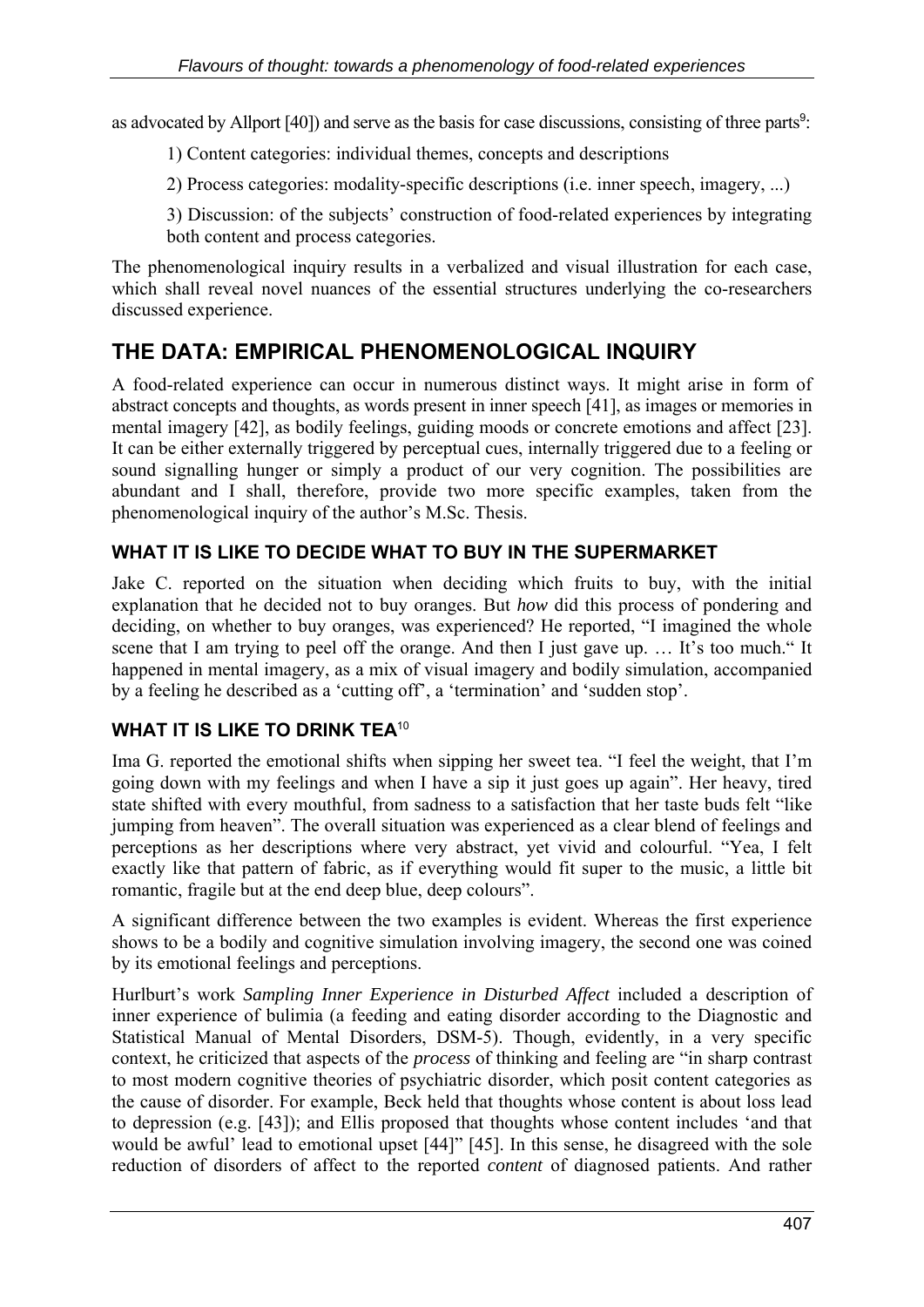emphasized the importance of the overall integration, signified by the *process*, as engaged in, in the descriptions above.

# **THE DISCUSSION: FLAVOURS OF THOUGHT**

This research on food-related experiences explores a phenomenological method, drawn from my training in the field of cognitive science, as well as theory from humanities and social sciences, for practicing interdisciplinary food studies. As introduced, it is sought to adjoin the *process* of experience, to promote a novel way to access experiences and to reveal novel nuances essential for our understanding of the subjective experience of food-related thought.

In line with the metaphor of 'flavours of thought', used in the title of this article, I adopt the common equalization of taste and flavour. This is a common misconception, since the sensation of taste is just one vital component to the integrated experience of flavour in the brain. The incorporation of various segregated information from the taste receptors, olfactory receptors, thermal nociceptors, photoreceptors and hair cells in the ear, is thus combined into one single perceived stimuli we call *flavour* [46]. One might assert at this point, that the *content* of experience denotes only the *taste* of a cognitive system. Consequently, it takes much more than just to look at the *content* reports of *what* happened, to make sense of the *flavour* of experience.

As Hurlburt points at the shortcoming of the sole reduction to the reported content (in disorders of affect, cf. previous chapter *The Data: Empirical Phenomenological Inquiry*), I similarly advance the need for a holistic engagement with the *gestalt* of human experience, by adjoining the *process* as a vital part.

Drawing from the example of lived experience of drinking tea (see chapter *The Data: Empirical Phenomenological Inquiry*), Ima G. reported on an everyday task, to her 'it was nothing special'. Nevertheless, her reports revealed an emotional indecisiveness that showed to be significant for her overall experience of food-related thought. Her described excitement with every mouthful of tea was marked by subsequent switch in mood, where she would feel as if falling into a 'bucket of sadness' after swallowing. Here again, we can identify the *content* as isolated *taste* of experience that only builds up to a comprehensive *flavour* when integrating the lived experience of sensations, perceptions, thoughts and feelings.

I'm confident that this level and qualia<sup>11</sup> of descriptions would have remained hidden, without our engagement into this phenomenological inquiry. Our ways of accessing experience are crucial to our understanding of the subjective construction of food-related experiences. Consequently, in my opinion, a phenomenological approach poses the most promising way to obtain subtle but highly significant nuances. By and large, we have to realize that first-person reports are not plain add-ons to research (or i.e. empirical studies), but moreover, they are at the very core of our findings.

# **FUTURE OUTLOOK: THE PIE IN THE SKY**

My, and the aim of this article, was to provide the wider audience with a first glimpse on the immense potential of a phenomenology of food-related experiences, which reveals characteristics of inner experience that would supposable remain hidden with the current methodologies adopted in the field of food studies.

Nevertheless, intentions to draw clear conclusions from the empirical phenomenal data require further extensive research. The anecdotes of content and process categories outlined, gave only a very small fraction of the empirical data acquired for the M.Sc. Thesis of the author. However, it illustrates insights critical to our understanding of *how* people experience and conceptualize food.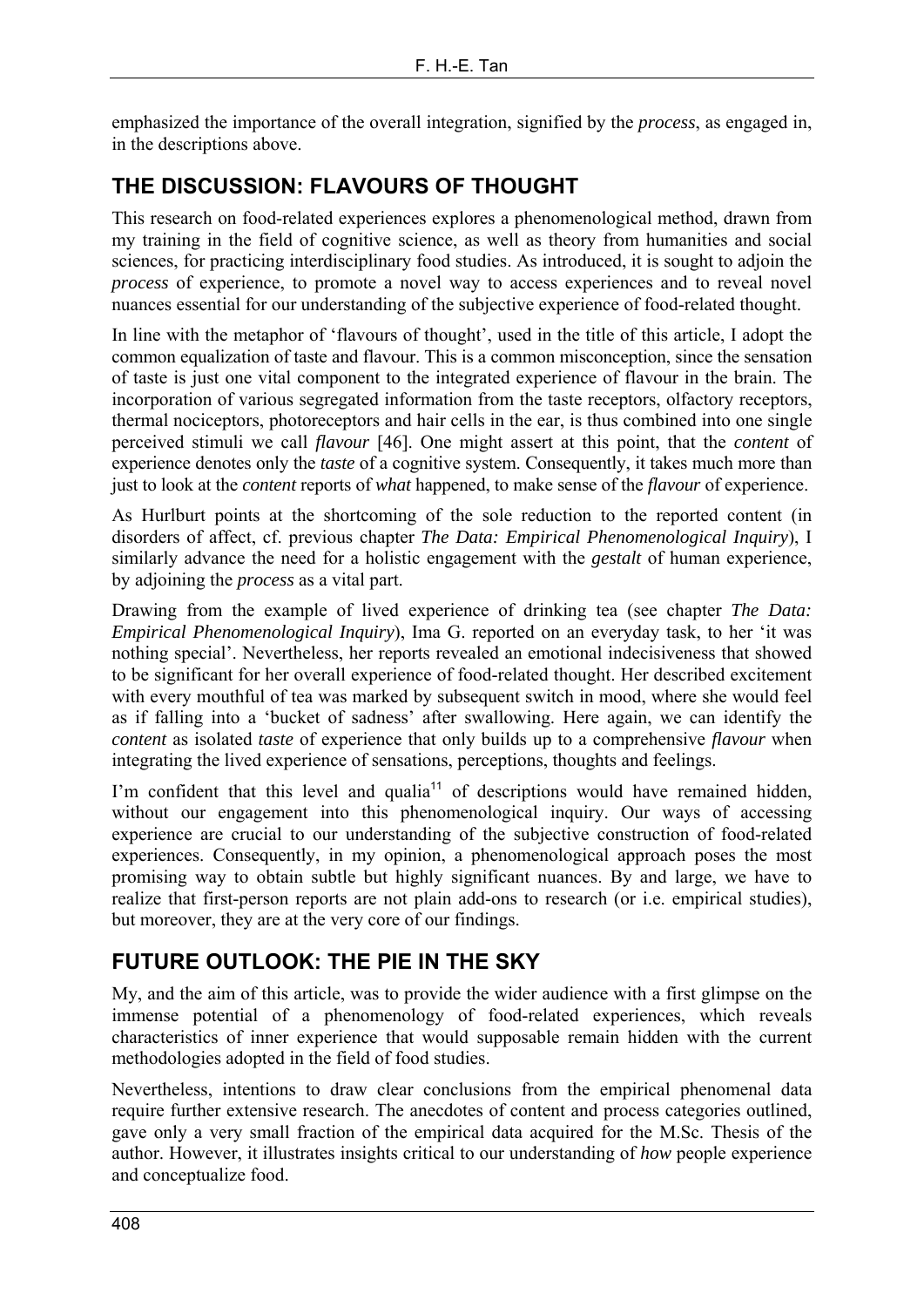Let us thus finish with some interesting observations and questions that arise from this research. From the aforementioned examples it seems quite likely that individual experiences have a certain significance of modality involved, i.e. in our case, a food-related experience predominantly consisted of emotional hues, bodily perceptions or mental imagery. Now let us assume that each subject shows profound characteristics that identifies a set of modalities, certain patterns and combinations of content and process categories. This particular construction, which we denoted as idiographic approach, gives a within-person map of the subjective construction of lived food-related experience. Subsequently, we thus investigate *flavours* of their personal experiences and acquire insights into the sensations, perceptions, thoughts and feelings of specific subjects.

This idiographic mapping is a strong and legitimate aim on its own right, and may or may not offer general insights. Nevertheless, at some point we might acquire a sufficient phenomenal data set, which allows us to consider new perspectives, such as concerning ourselves with common themes, specific to particular phenomena. To name a potential example, this could be the attempt to identify a more general description that defines the nature of *hunger*, from a data-driven point of view.

This movement between experience, reflection and abstraction poses a very intriguing idea of being able to identify significances that are decisive to certain types of experience. Having said that, there is the need for further engagement in both collecting experiential data and finding novel approaches to analyze the data, when aspiring such a nomothetic understanding of food-related experiences. Vital to point out here is the strong explorative character of this research. Facing the need and great potential of interdisciplinary work, I see promising collaborations with researchers coming from anthropology, etiology, ecology, gestaltism or aesthethics, to only name a very few, and I remain with the uttermost hope for much more research to come.

Lastly, to facilitate an anchor for redrawing the connections between the discussed propositions and chapters, a schematic overview of this article's composition is illustrated in Figure 1. It shows the main components of argument with their corresponding chapter headings as discussed.

# **REMARKS**

<sup>1</sup>These examples have been taken from the author's phenomenological inquiry that was undertaken for her M.Sc. Thesis *Delicate Thoughts: A Phenomenology of Food Cravings.*<br><sup>2</sup> From the theoretical and historical development in phenomenology the choice

<sup>2</sup>From the theoretical and historical development in phenomenology, the chosen differentiation between process and content might be counterintuitive from a position following Husserl. According to his work in *Ideas*, the content of consciousness is equivalent to the act of consciousness. Our reflection on an act of consciousness renders this act to become an intentional object. Consequently our experience of content is only accessible through the act of content (and I posit this equivalent to process). In this sense I do not foster to differentiate those two aspects as concrete entities, i.e. where the process 2 might precede the content, but rather identify the potential of changing the consciousness of access in the process of phenomenological inquiry. By asking 'how', I offer an extraordinary way to our common access to conscious content of experience.

<sup>3</sup>The concept was developed by Edmund Husserl, though a list of renowned scientists have elaborated further on bracketing out the world and presuppositions to identifiy experience in its pure and uncontaminated form. See [47, 48] for phenomenological reduction or [49] for steps of bracketing out.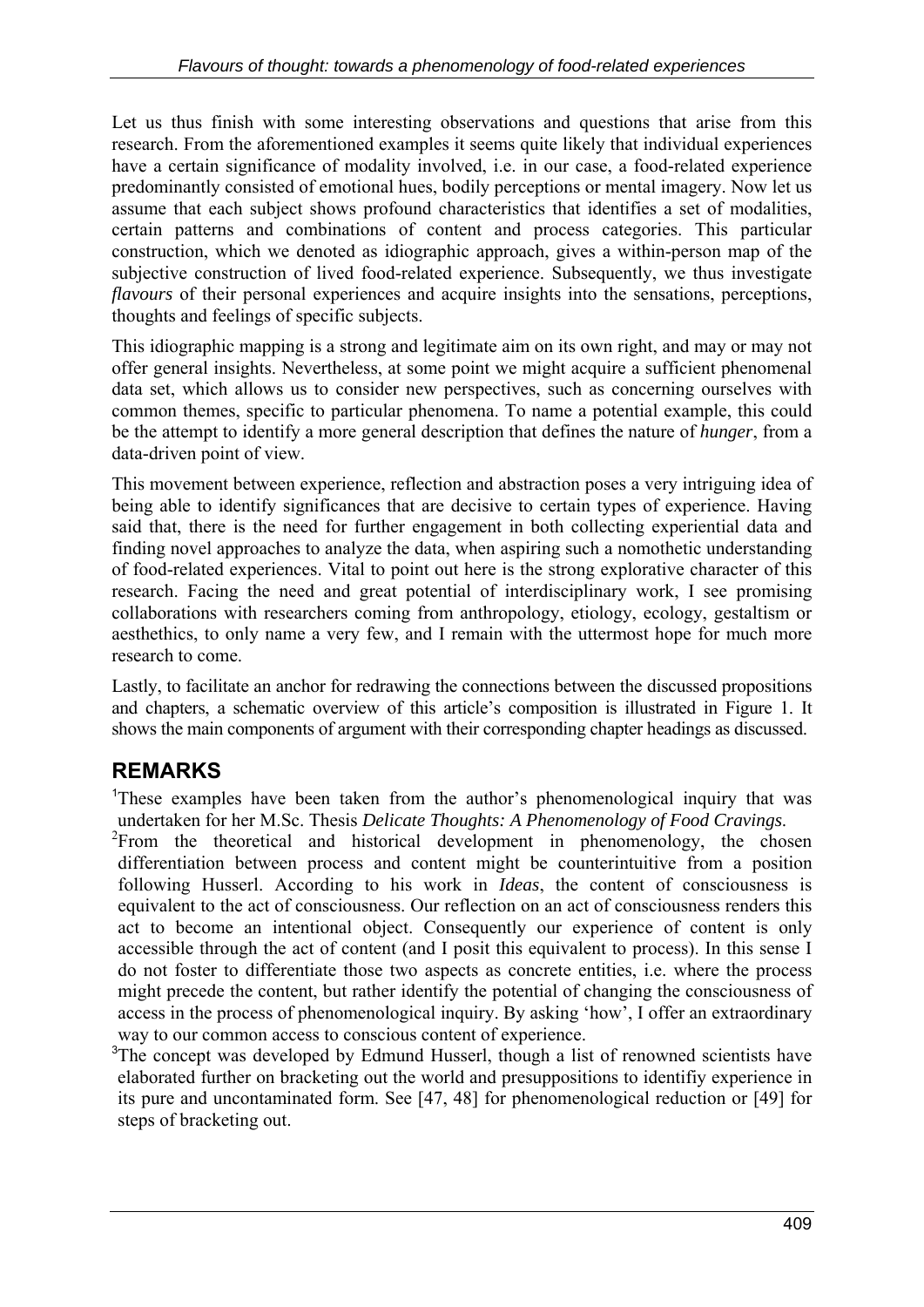

Figure 1. Illustration of this article's composition.

<sup>4</sup>The intention to 'bracket out' the prejudgement and experiences of the investigator will inevitably trace us back to the impossibility to detach personal interpretation. The awareness of the investigators experience being infused into the explicatory interviews as well as the analysis of the data, even if actively limited to a certain degree, is therefore a vital precondition. <sup>5</sup>The indeterminacy of linguistic reference opens a very own discourse. An inclusion of this 5 would exceed the scope of this article. For reference see literature on the Philosophy of Language, such as [50, 51].

- <sup>6</sup>Vital to this note is that the phenomenological method chosen does not construe particular 6 concepts such as *food cravings* or *hunger*, by explicitly asking or eliciting them. The phenomenological inquiry only investigates concepts that arise out of the lived experience of co-researchers.
- <sup>7</sup>The empirical examples are drawn from the phenomenological inquiry of the author's M.Sc. Thesis, while for further reviews consult [52, 53].
- <sup>8</sup>For similar research designs consult an overview of traditions proposed in [48].
- 9 The wording of *content* and *process* was chosen for this research. Differing notations, such as 'textural description' for content and 'structural description' for process are used by Creswell [48] (see  $2<sup>nd</sup>$  remark for a similar argument).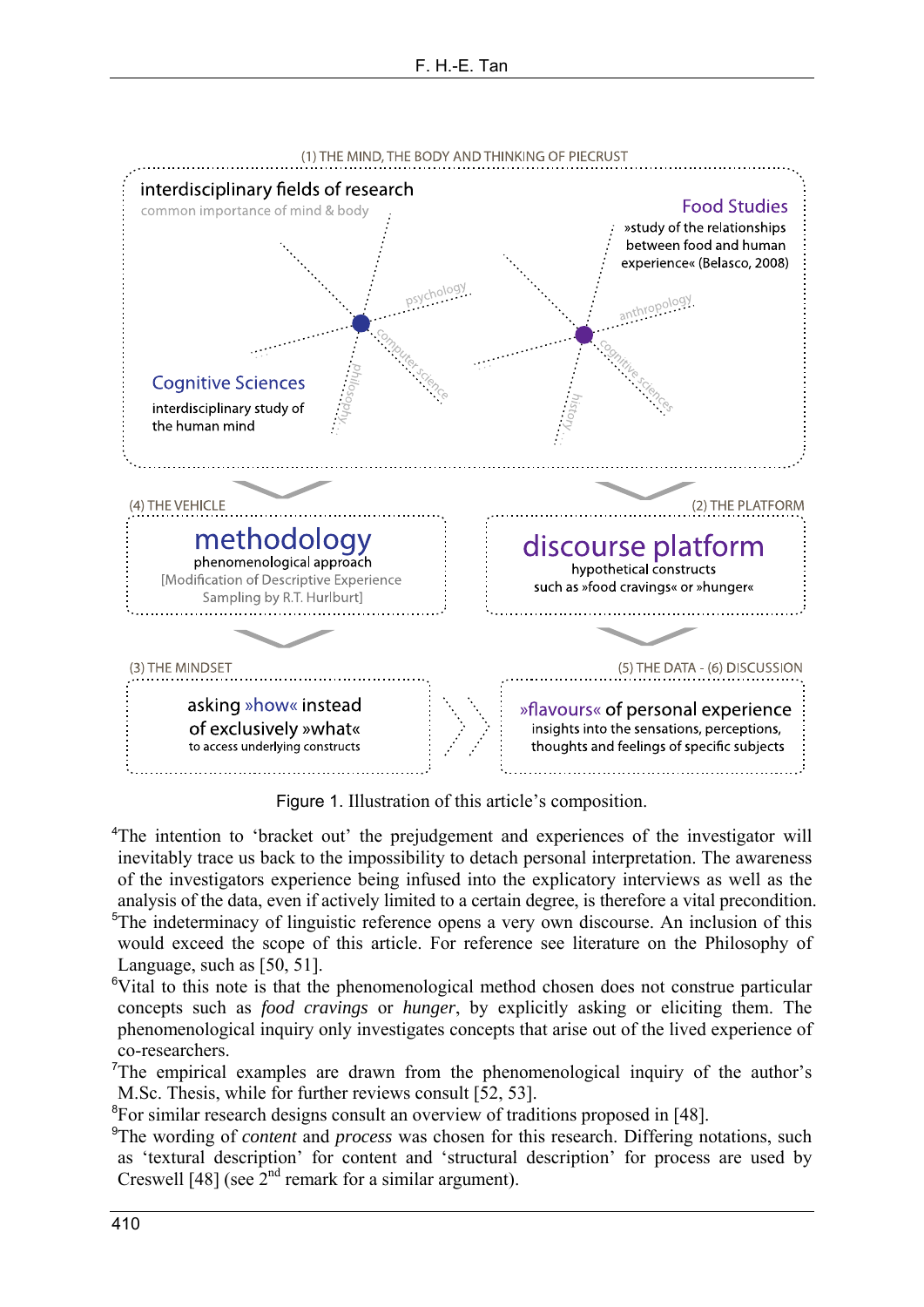<sup>10</sup>The inclusion of drinking tea as food-related experience might be counterintuitive to the wider audience. Nevertheless, we have to keep in mind that we investigate samples and concepts as they are lived by the co-researcher. This particular awareness might seem more reasonable, if one accounts for the high appreciation and rooting of tea in Eastern cultures, although it does not coincide with the Slovenian origin of this co-researchers example.

 $11$ <sup>11</sup>The term 'qualia' is here used as phenomenal character, and thus in its broadest sense of describing a quality or property as it is perceived or experienced by a person. Therefore, I delimit the use of 'qualia' in this article from more restricted uses of the term.

### **REFERENCES**

- [1] Belasco, W.: *Food: The key concepts*. Berg Publishers, p.2, 2008,
- [2] Miller, J. and Deutsch, J.: *Food studies: an introduction to research methods*. Berg Publishers, p.6, 2010,
- [3] Merleau-Ponty, M.: *Phenomenology of perception*. London, Routledge, 2002,
- [4] Tang, D.W.; Fellows, L.K.; Small, D.M. and Dagher, A.: *Food and drug cues activate similar brain regions: A meta-analysis of functional MRI studies.*  Physiology & Behavior **106**(3), 317-324, 2012, http://dx.doi.org/10.1016/j.physbeh.2012.03.009,
- [5] White, M.A. et al.: *Development and Validation of the Food-Craving Inventory*. Obesity Research **10**(2), 107-114, 2002, http://dx.doi.org/10.1038/oby.2002.17,
- [6] Hill, A.J.: *The psychology of food craving.* Proceedings of the Nutrition Society **66**(2), 277-285, 2007, http://dx.doi.org/10.1017/S0029665107005502,
- [7] Shiffman, S.: *Comments on craving.* Addiction **95**(8s2), 171-175, 2000, http://dx.doi.org/10.1046/j.1360-0443.95.8s2.6.x,
- [8] Guthman, J.: *Opening Up the Black Box of the Body in Geographical Obesity Research: Toward a Critical Political Ecology of Fat.* Annals of the Association of American Geographers **102**(5), 951-957, 2012, http://dx.doi.org/10.1080/00045608.2012.659635,
- [9] Meule, A.; Lutz, A.; Vögele, C. and Kübler, A.: *Food cravings discriminate differentially between successful and unsuccessful dieters and non-dieters. Validation of the Food Cravings Questionnaires in German.*  Appetite **58**(1), 88-97, 2012, http://dx.doi.org/10.1016/j.appet.2011.09.010,
- [10]Proust, M.: *Remembrance of Things Past.* Translated by Scott Moncrieff, C.K. and Kilmartin, T. Swann's Way: Within a Budding Grove. The definitive French Pleiade edition. Vol. 1. Vintage. New York, pp.48-51, 1913-1927,
- [11]Dudai, Y. and Fitzpatrick, S.M., eds.: *Science of memory: Concepts*. Oxford University Press, New York, p.11, 2007, http://dx.doi.org/10.1093/acprof:oso/9780195310443.003.0002,
- [12]Moscovitch, M.: *Memory: why the engram is elusive*. In Roediger, H.L.; Dudai, Y. and Fristzpatrick, S.M., eds.: Science of memory: concepts. Oxford University Press, Oxford, pp.17-21, 2007,
- [13]Janesick, A. and Blumberg, B.: *Obesogens, stem cells and the developmental programming of obesity.* International Journal of Andrology **35**(3), 437-448, 2012, http://dx.doi.org/10.1111/j.1365-2605.2012.01247.x,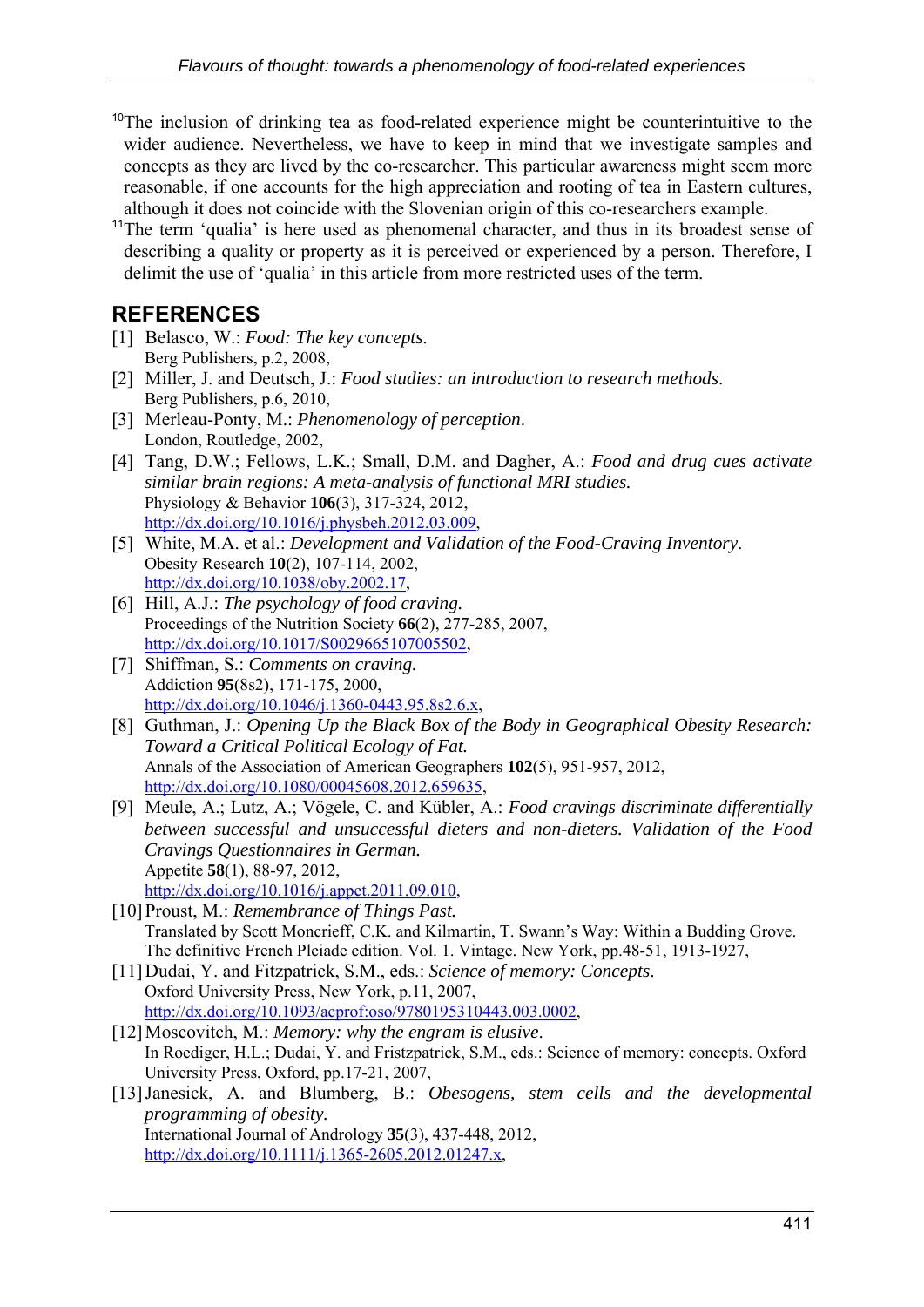- [14]Kuczmarski, R.J.; Flegal, K.M.; Campbell, S.M. and Johnson, C.L.: *Increasing prevalence of overweight among U.S. adults: The national health and nutrition examination surveys, 1960 to 1991.*  The Journal of the American Medical Association **272**(3), 205-211, 1994, http://dx.doi.org/10.1001/jama.1994.03520030047027,
- [15]Flegal, K.M.; Carroll, M.D.; Ogden, C.L. and Curtin, L.R.: *Prevalence and trends in obesity among U.S. adults, 1999–2008.* The Journal of the American Medical Association **303**(3), 235-241, 2010, http://dx.doi.org/10.1001/jama.2009.2014,
- [16]Wardle, J.; Parmenter, K. and Waller, J.: *Nutrition knowledge and food intake.* Appetite **34**(3), 269-275, 2000, http://dx.doi.org/10.1006/appe.1999.0311,
- [17]Ziegler, A.D. et al.: *Fighting liverflukes with food safety education.*  Science **331**(6015), 282-283, 2011, http://dx.doi.org/10.1126/science.331.6015.282-b,
- [18]Nestle, M. and Jacobson, M.F.: *Halting the obesity epidemic: a public health policy approach.*  Public Health Reports **115**(1), 12-24, 2000,
- [19]Morland, K.B. and Evenson, K.R.: *Obesity prevalence and the local food environment*. Health and Place **15**(2), 491-495, 2009, http://dx.doi.org/10.1016/j.healthplace.2008.09.004,
- [20]Newbold, R.R.; Padilla-Banks, E.; Jefferson, W.N. and Heindel, J.J.: *Effects of endocrine disruptors on obesity*. International Journal of Andrology **31**(2), 201-208, 2008, http://dx.doi.org/10.1111/j.1365-2605.2007.00858.x,
- [21]Wang, Y. and Beydoun, M.A.: *The obesity epidemic in the United States Gender, age, socioeconomic, racial/ethnic, and geographic characteristics: A systematic review and meta-regression analysis.* Epidemiological Review **29**(1), 6-28, 2007, http://dx.doi.org/10.1093/epirev/mxm007,
- [22]White, M.: *Food access and obesity*. Obesity Reviews **8**(s1), 99-107, 2007, http://dx.doi.org/10.1111/j.1467-789X.2007.00327.x,
- [23]Waters, A.; Hill, A. and Waller, G.: *Bulimics' responses to food cravings: Is binge-eating a product of hunger or emotional state?* Behavior Research and Therapy **39**(8), 877-886, 2001, http://dx.doi.org/10.1016/S0005-7967(00)00059-0.
- [24]Gendall, K.A.; Joyce, P.R. and Sullivan, P.F.: *Impact of definition on prevalence of food cravings in a random sample of young women.* Appetite **28**(1), 63-72, 1997, http://dx.doi.org/10.1006/appe.1996.0060,
- [25]Hill, A.J. and Heaton-Brown, L.: *The experience of food craving: A prospective investigation in healthy women.* Journal of Psychosomatic Research **38**(8), 801-814, 1994, http://dx.doi.org/10.1016/0022-3999(94)90068-X,
- [26]Lafay, L. et al.: *Gender differences in the relation between food crabings and mood in an adult community: Results from the Fleurbaix Laventie Ville Sante Study.* International Journal of Eating Disorders **29**(2), 195-204, 2001, http://dx.doi.org/10.1002/1098-108X(200103)29:2<195::AID-EAT1009>3.0.CO;2-N,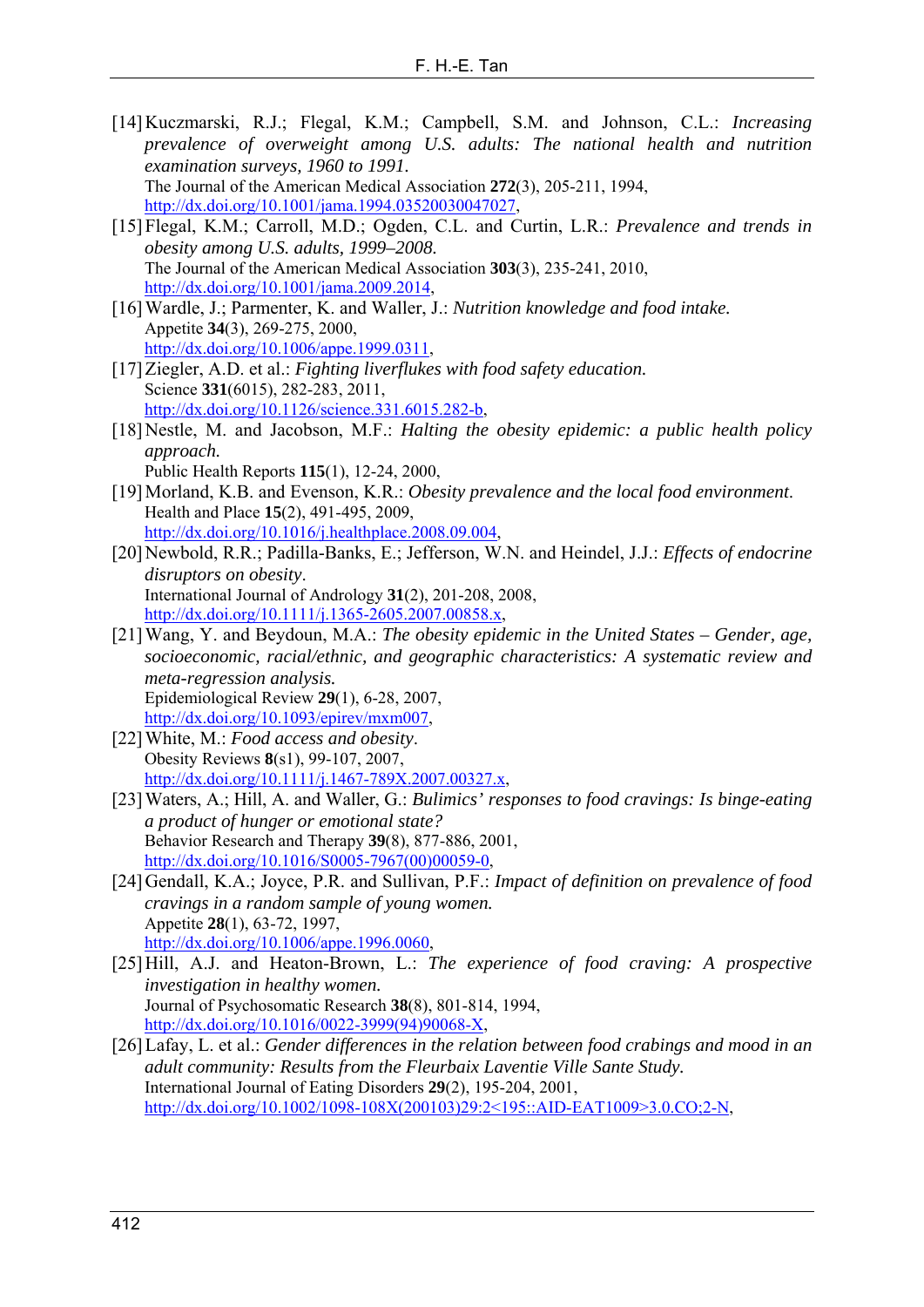- [27]Tiggemann, M. and Kemps, E.: *The phenomenology of food cravings: the role of mental imagery.* Appetite **45**(3), 305-313, 2005, http://dx.doi.org/10.1016/j.appet.2005.06.004,
- [28]Gendall, K.A.; Joyce, P.R.; Sullivan, P.F. and Bulik, C.M.: *Food cravers: Characteristics of those who binge.* International Journal of Eating Disorders **23**(4), 353-360, 1998, http://dx.doi.org/10.1002/(SICI)1098-108X(199805)23:4<353::AID-EAT2>3.0.CO;2-H,
- [29]McManus, F. and Waller, G.: *A functional analysis of binge-eating.* Clinical Psychology Review **15**(8), 845-863, 1995, http://dx.doi.org/10.1016/0272-7358(95)00042-9,
- [30]Wurtman, R.J. and Wurtman, J.J.: *Brain serotonin, carbohydrate- craving, obesity and depression.*  Obesity Research **3**(4S), 477S-480S, 1995, http://dx.doi.org/10.1002/j.1550-8528.1995.tb00215.x,
- [31]Macdiarmid, J.I. and Hetherington, M.M.: *Mood modulation by food: An exploration of affect and cravings in 'chocolate addicts'.* British Journal of Clinical Psychology **34**(1), 129-138, 1995, http://dx.doi.org/10.1111/j.2044-8260.1995.tb01445.x,
- [32]Green, M.: *Dietary restraint and craving.* In Hetherington, M.M., ed.: Food cravings and addiction. Leatherhead, London, pp.521-548, 2001,
- [33]Aspers, P.: *Empirical phenomenology: a qualitative research approach.* Indo-Pacific Journal of Phenomenology **9**(2), p.1, 2009,
- [34] Schultz, D.P. and Schultz, S.E.: *A history of modern psychology*. 10<sup>th</sup> edition. Wadsworth & Cengage Learning, Belmont, pp.67-77 and pp.88-100, 2012,
- [35]Gallagher, S. and Zahavi, D.: *The phenomenological mind: An introduction to philosophy of mind and cognitive science.* Routledge, London, p.15, 2008,
- [36] Clement, J.; Brown, D.E. and Zietsman, A.: *Not all preconceptions are misconceptions: finding 'anchoring conceptions' for grounding instruction on students' intuitions.* International Journal of Science Education **11**(5), 554-565, 1989, http://dx.doi.org/10.1080/0950069890110507,
- [37]Moran, D.: *Introduction to phenomenology.* Routledge, London, 2000,
- [38]Freire, P.: *Pedagogy of hope: Reliving pedagogy of the oppressed.* Translated by Barr, R.R.. Continuum, New York, 1994,
- [39]Hurlburt, R.T. and Akhter, S.A.: *The descriptive experience sampling method.* Phenomenology and the Cognitive Sciences **5**(3-4), 271-301, 2006, http://dx.doi.org/10.1007/s11097-006-9024-0,
- [40]Allport, G.W.: *Personality: A Psychological Interpretation.* Henry Holt, New York, 1937,
- [41]McCarthy-Jones, S. and Fernyhough, C.: *The varieties of inner speech: Links between quality of inner speech and psychopathological variables in a sample of young adults.* Consciousness & Cognition **20**(4), 1586-1593, 2011, http://dx.doi.org/10.1016/j.concog.2011.08.005,
- [42]Thompson, E.: *Look again: Phenomenology and mental imagery.* Phenomenology and the Cognitive Sciences **6**(1-2), 137-170, 2007, http://dx.doi.org/10.1007/s11097-006-9031-1,
- [43]Rush, A.J. and Beck, A.T.: *Adults with affective disorders.* In Hersen, M. and Bellack, A.S., eds.: Behaviour therapy in psychiatric settings. William & Wilkins, Baltimore, pp.286-330, 1978,